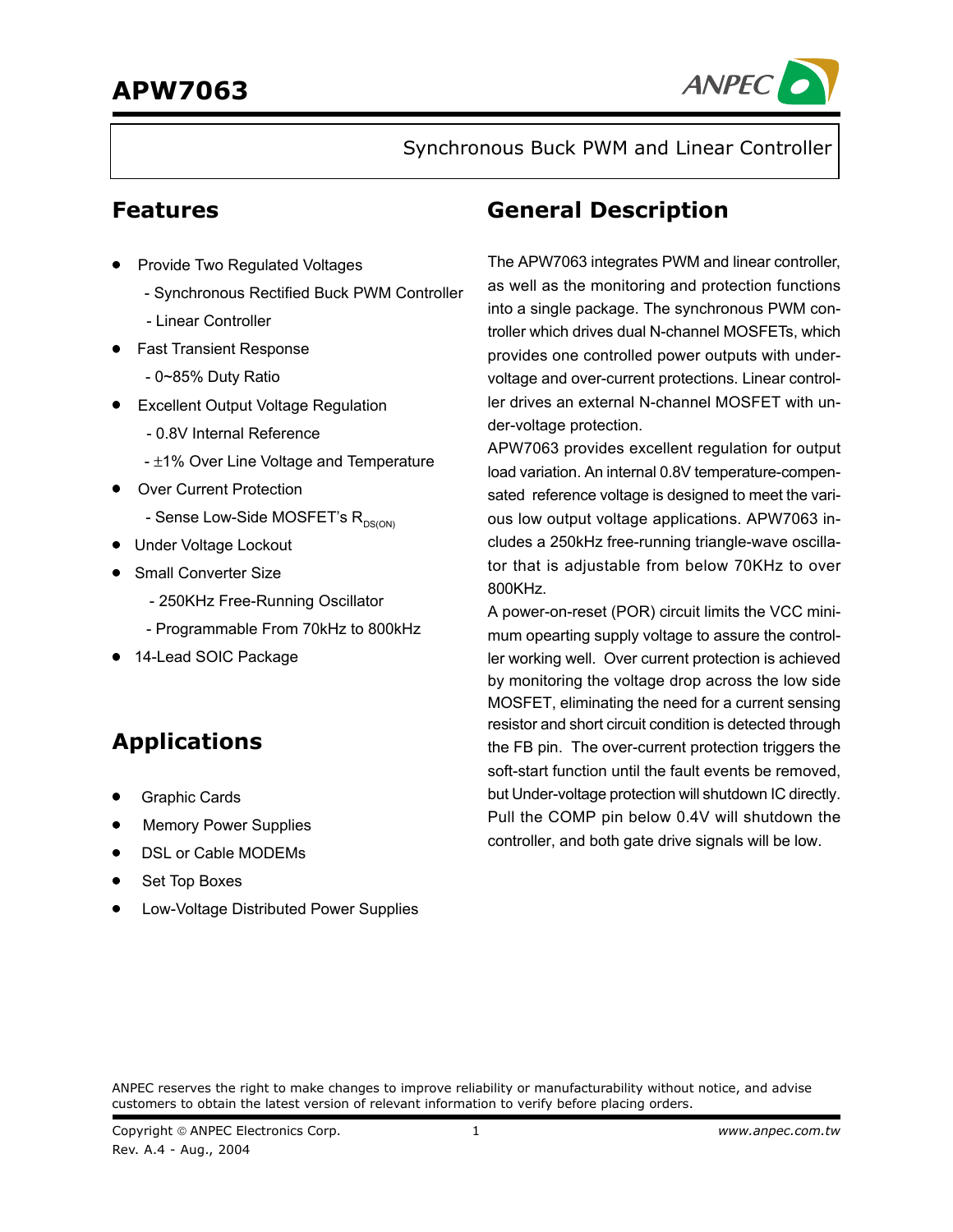

### **Pinouts**



### **Ordering and Marking Information**



### **Block Diagram**



Copyright © ANPEC Electronics Corp. Rev. A.4 - Aug., 2004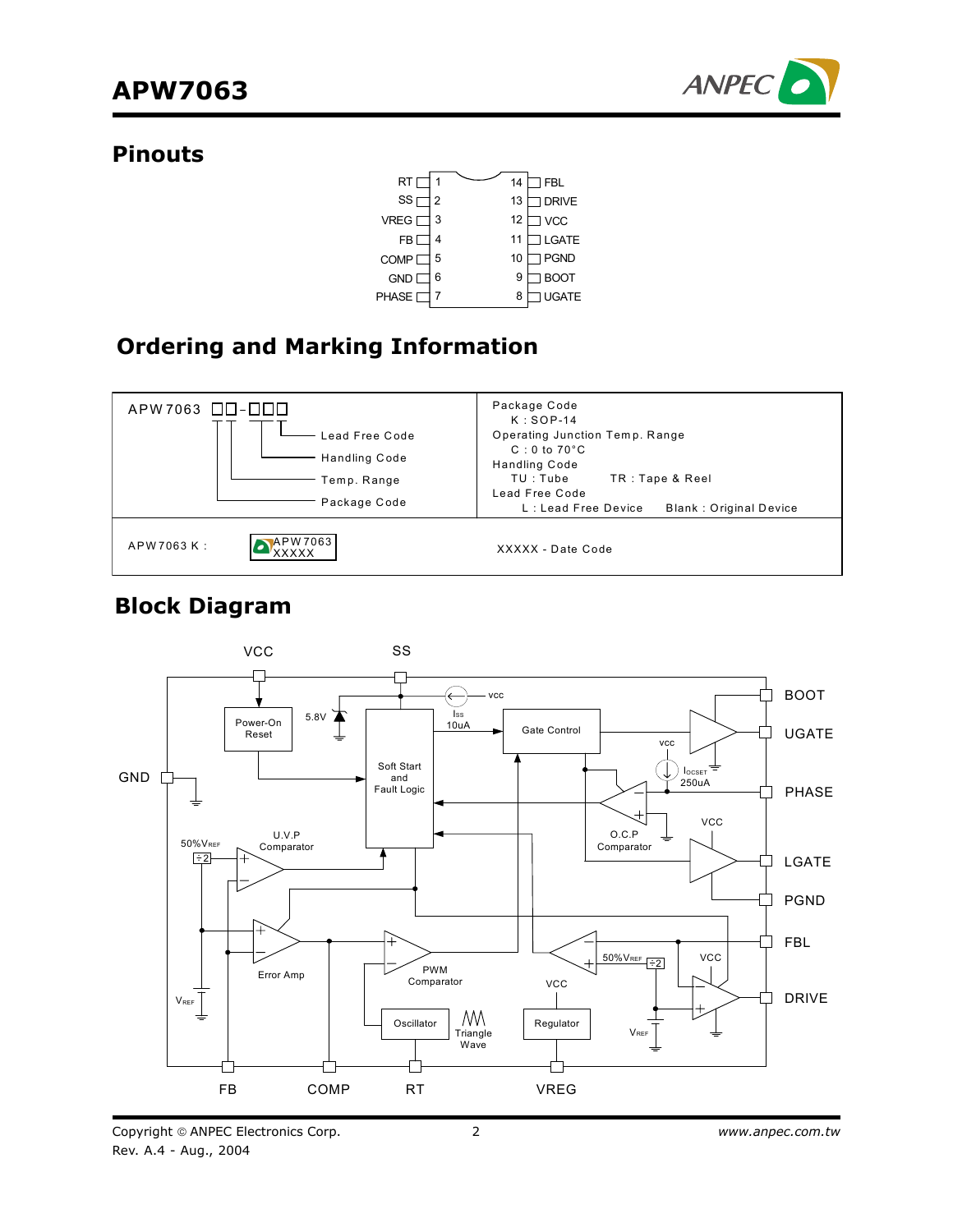

# **Application Circuit**



**1. Boot-Strap - Use Internal Regulator**

**2. Boot-Strap - Use External Power**

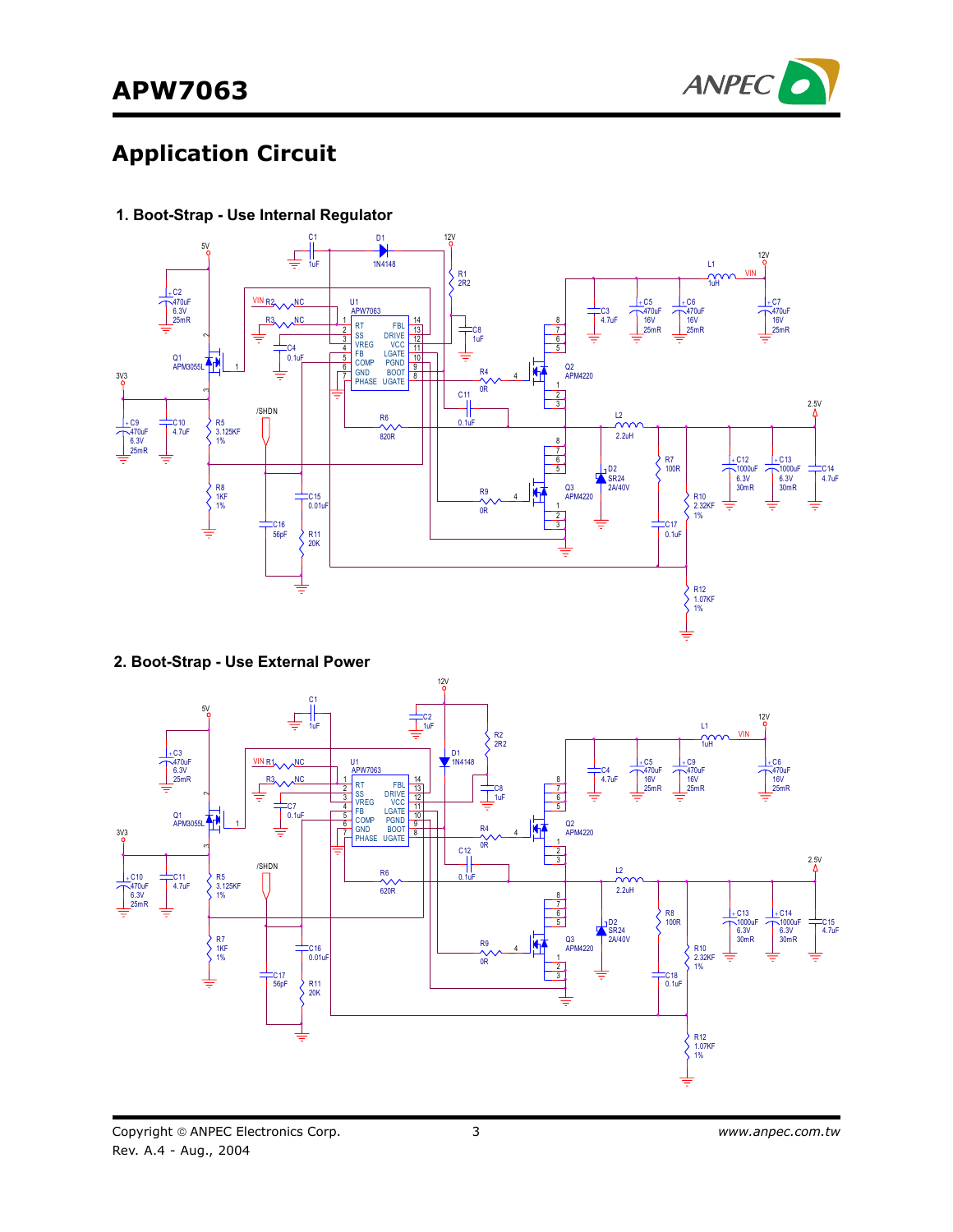

# **Absolute Maximum Ratings**

| Symbol                  | <b>Parameter</b>                      | Rating         | Unit        |
|-------------------------|---------------------------------------|----------------|-------------|
| <b>Vcc</b>              | VCC to GND                            | 30             | V           |
| LGATE                   | <b>LGATE to GND</b>                   | 30             | V           |
| <b>DRIVE</b>            | <b>DRIVE to GND</b>                   | 30             | V           |
| <b>UGATE</b>            | <b>IUGATE to GND</b>                  | 30             | $\vee$      |
| <b>VBOOT</b>            | <b>BOOT</b> to GND                    | 30             | V           |
|                         | <b>PHASE to GND</b>                   | 30             | V           |
|                         | <b>Operating Junction Temperature</b> | $0 - 150$      | $^{\circ}C$ |
| <b>T</b> <sub>STG</sub> | Storage Temperature                   | $-65 \sim 150$ | $^{\circ}C$ |
| <b>T</b> <sub>SDR</sub> | Soldering Temperature (10 Seconds)    | 300            | $^{\circ}C$ |
| <b>VESD</b>             | Minimum ESD Rating                    | ±2             | KV          |

### **Recommended Operating Conditions**

| Symbol     | <b>Parameter</b>    | Min. | Nom. | Max. | Unit |
|------------|---------------------|------|------|------|------|
| <b>Vcc</b> | Supply Voltage      |      | 12   | 19   |      |
| Vвоот      | <b>Boot Voltage</b> |      |      | 26   |      |

# **Thermal Characteristics**

| <b>Symbol</b> | <b>Parameter</b>                                    | Value | Unit           |
|---------------|-----------------------------------------------------|-------|----------------|
| $\theta$ JA   | Junction to Ambient Resistance in free air (SOP-14) | 160   | $^{\circ}$ C/W |

# **Electrical Characteristics**

Unless otherswise specified, these specifications apply over V<sub>cc</sub>=12V, V<sub>BOOT</sub>=12V, R<sub>T</sub>=OPEN and T<sub>A</sub> =0∼70°C. Typlcal values are at T<sub>A</sub>=25°C.

|                       |                              | <b>Test Conditions</b><br>Min |     | <b>APW7063</b> |     |      |  |
|-----------------------|------------------------------|-------------------------------|-----|----------------|-----|------|--|
| Symbol                | <b>Parameter</b>             |                               |     | Typ            | Max | Unit |  |
| <b>SUPPLY CURRENT</b> |                              |                               |     |                |     |      |  |
| <b>CC</b>             | <b>VCC Nominal Supply</b>    | <b>UGATE and LGATE Open</b>   |     | 3              |     | mA   |  |
| <b>POWER-ON-RESET</b> |                              |                               |     |                |     |      |  |
|                       | Rising Vcc Threshold         |                               | 4.0 | 4.2            | 4.4 |      |  |
|                       | <b>Falling Vcc Threshold</b> |                               | 3.8 | 4.0            | 4.2 |      |  |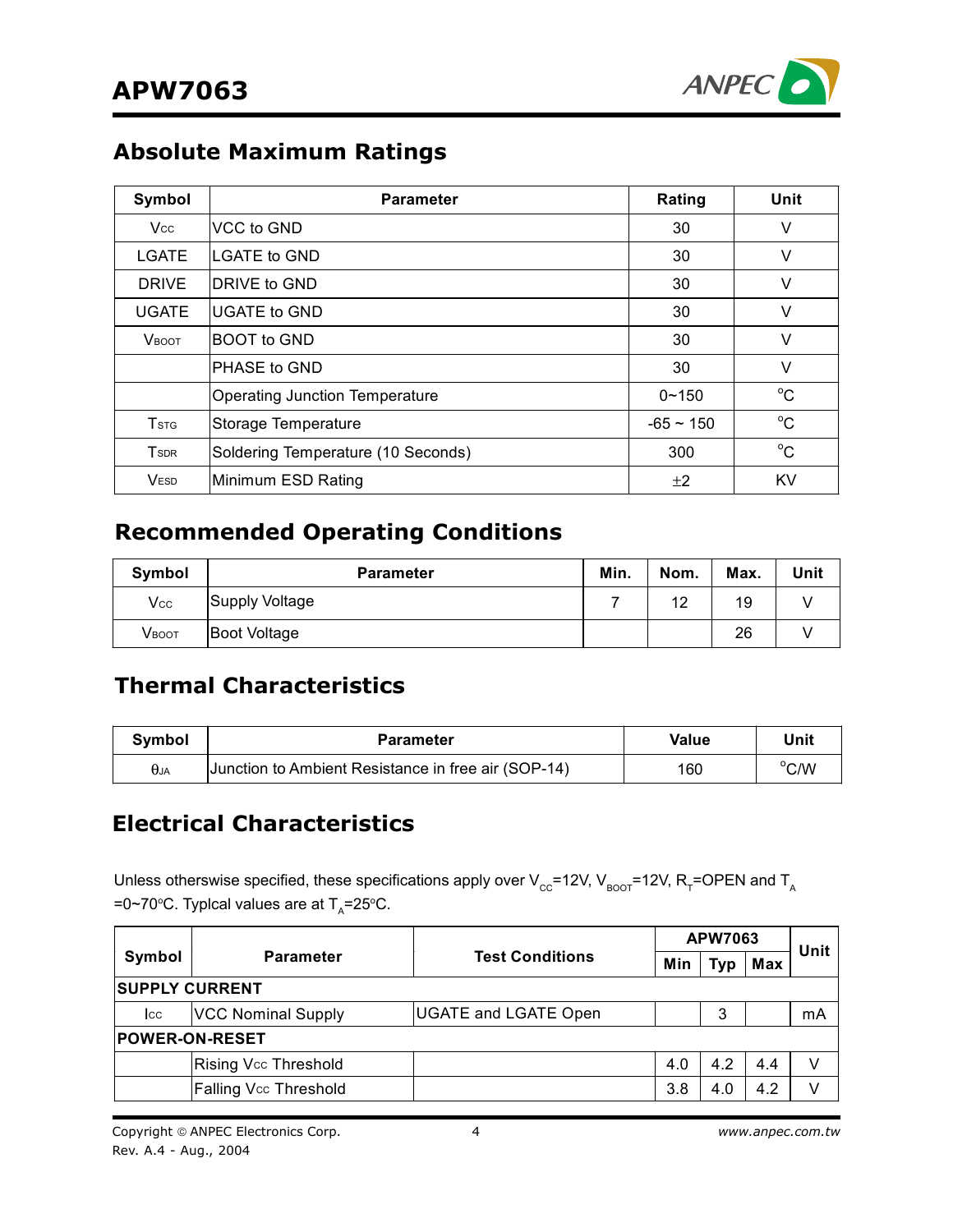

# **Electrical Characteristics (Cont.)**

Unless otherswise specified, these specifications apply over  $V_{cc}$ =12V,  $V_{BoOT}$ =12V, R<sub>T</sub>=OPEN and T<sub>A</sub> =0∼70°C. Typlcal values are at T<sub>A</sub>=25°C.

|                             |                                |                                        |       | APW7063        |            |           |
|-----------------------------|--------------------------------|----------------------------------------|-------|----------------|------------|-----------|
| Symbol                      | <b>Parameter</b>               | <b>Test Conditions</b>                 | Min   | <b>Typ</b>     | <b>Max</b> | Unit      |
| <b>OSCILLATOR</b>           |                                |                                        |       |                |            |           |
|                             | <b>Free Running Frequency</b>  | RT=OPEN, Vcc=12V                       | 220   | 250            | 280        | kHz       |
|                             | <b>Total Variation</b>         | $6K\Omega$ < RT to GND < 200K $\Omega$ | $-15$ |                | $+15$      | $\%$      |
|                             | Ramp Amplitude                 | R <sub>T</sub> =OPEN                   |       | 1.7            |            | $V_{P-P}$ |
| <b>REFERENCE</b>            |                                |                                        |       |                |            |           |
| <b>VREF</b>                 | Reference Voltage              |                                        |       | 0.80           |            | V         |
|                             | Reference Voltage Tolerance    |                                        | $-1$  |                | $+1$       | %         |
|                             | <b>PWM EEEOR AMPLIFIER</b>     |                                        |       |                |            |           |
|                             | DC Gain                        |                                        |       | 75             |            | dB        |
|                             | <b>UGATE Duty Range</b>        |                                        | 0     |                | 85         | %         |
|                             | <b>FB Input Current</b>        |                                        |       |                | 0.1        | uA        |
| <b>GATE DRIVERS</b>         |                                |                                        |       |                |            |           |
| <b>LUGATE</b>               | <b>Upper Gate Source</b>       | VBOOT=12V, VUGATE=6V                   | 650   | 800            |            | mA        |
| RUGATE                      | <b>Upper Gate Sink</b>         | IUGATE=0.3A                            |       | 4              | 8          | Ω         |
| LGATE                       | Lower Gate Source              | Vcc=12V, VLGATE=6V                     | 550   | 700            |            | mA        |
| RLGATE                      | Lower Gate Sink                | ILGATE=0.3A                            |       | 4              | 8          | Ω         |
| $T_D$                       | Dead Time                      |                                        |       | 50             |            | nS        |
|                             | <b>LINEAR REGULATOR</b>        |                                        |       |                |            |           |
|                             | Reference Voltage              |                                        |       | 0.8            |            | $\vee$    |
|                             | Regulation                     |                                        |       | $\overline{2}$ |            | %         |
|                             | <b>Output Drive Current</b>    | VDRIVE=4V                              | 8     | 10             | 12         | mA        |
| <b>PROTECTION</b>           |                                |                                        |       |                |            |           |
|                             | FB Under Voltage Level         |                                        |       | 50             |            | %         |
|                             | FBL Under Voltage Level        |                                        |       | 50             |            | $\%$      |
|                             | <b>OCSET Source Current</b>    |                                        |       | 250            |            | μA        |
| <b>VREG</b>                 |                                |                                        |       |                |            |           |
| $\mathsf{V}_{\mathsf{REG}}$ | <b>Output Voltage Accuracy</b> | $V_{CC}$ >12V                          | 5.5   | 6              | 6.5        | V         |
| $I_{\text{OUT}}$            | <b>Output Current Capacity</b> | $V_{CC} = 12V$                         |       | 20             |            | mA        |
|                             | <b>SOFT START and SHUTDOWN</b> |                                        |       |                |            |           |
| <b>Tss</b>                  | Internal Soft-Start Interval   | $Css = 0uF$                            |       | $\overline{2}$ |            | mS        |
| $\mathsf{lss}$              | Soft-Start Charge Current      |                                        | 8     | 10             | 12         | uA        |
|                             | Shutdown Threshold             | <b>COMP Falling</b>                    |       | 0.4            |            | V         |
|                             | Shutdown Hysteresis            |                                        |       | 50             |            | mV        |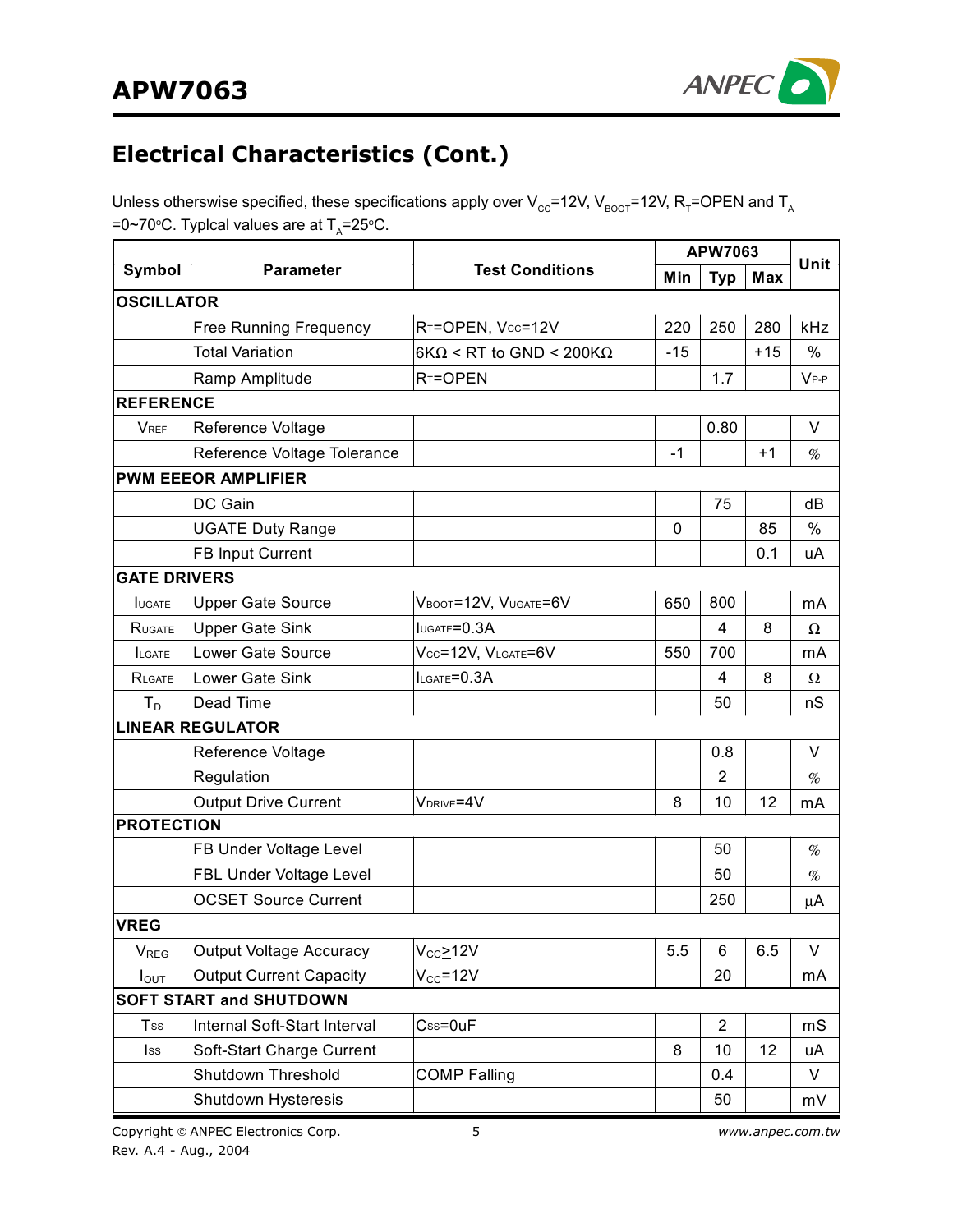

### **Functional Pin Description**

#### **RT (Pin 1)**

This pin can adjust the switching frequency. Connect a resistor from RT to  $V_{CC}$  for decreasing the switching frequency, Conversely, connect a resistor from RT to GND for increasing the switching frequency (see Typical Characteristics).

#### **SS (Pin 2)**

Connect a capacitor from this pin to GND to set the soft-start interval of the converter. An internal 10µA current source charges this capacitor to 5.2V. The SS voltage clamps the reference voltage to the SS voltage, and Figure1 shows the soft-start interval. At t0, the internal source current starts to charge the capacitor and the internal 0.8V reference also starts to rise and follows the SS. Until the internal reference reaches to 0.8V at t2, the soft-start interval is completed. This method provides a rapid and controlled output voltage rise. The way of the Soft-Start of the output2 is the same as the output1, but it starts from the SS at 2.2V to 3.0V. The APW7063 also provides the internal Soft-Start which is fixed to 2ms (t0 to t1). If the external Soft-Start interval is slower than the internal Soft-Start interval (Css<0.025uF) or no external capacitor, the Soft-Start will follow the internal Soft-Start.

$$
T_{\text{Soft-Start}} = t1-t0 = \frac{C_{\text{SS}}}{\text{loss}} \times 0.8V
$$

$$
t3 = t2 + \frac{C_{\text{SS}}}{\text{loss}} \times 0.8V
$$

Where:

 $Cs<sub>s</sub>$  = external Soft-Start capacitor  $Iss = Soft-Start current = 10<sub>µ</sub>A$ 

$$
t2 = \frac{Css}{\text{lss}} \times 2.2V
$$



Figure 1. Soft-Start Interval

### **VREG (Pin 3)**

An internal regulator will supply 6V for boost voltage, a 1uF capacitor to GND is recommended for stability. If the VREG voltage has variation by other interference, the IC can not work normally. When the VCC<8V, don't use the VREG for BOOST voltage.

#### **FB (Pin 4)**

FB pin is the inverting input of the error amplifier, and it receives the feedback voltage from an external resistive divider across the output  $(V_{\text{out}})$ . The output voltage is determined by :

$$
V_{\text{OUT}} = 0.8V \times \left(1 + \frac{R_{\text{OUT}}}{R_{\text{GND}}}\right)
$$

where Rout is the resistor connected from  $V_{\text{out}}$  to FB, and R<sub>GND</sub> is the resistor connected from FB to GND.

When the FB voltage is under 50% Vref, it will cause the under voltage protection, and shutdown the device. Remove the condition and restart the VCC voltage or pull the COMP from low to high once, will enable the device again.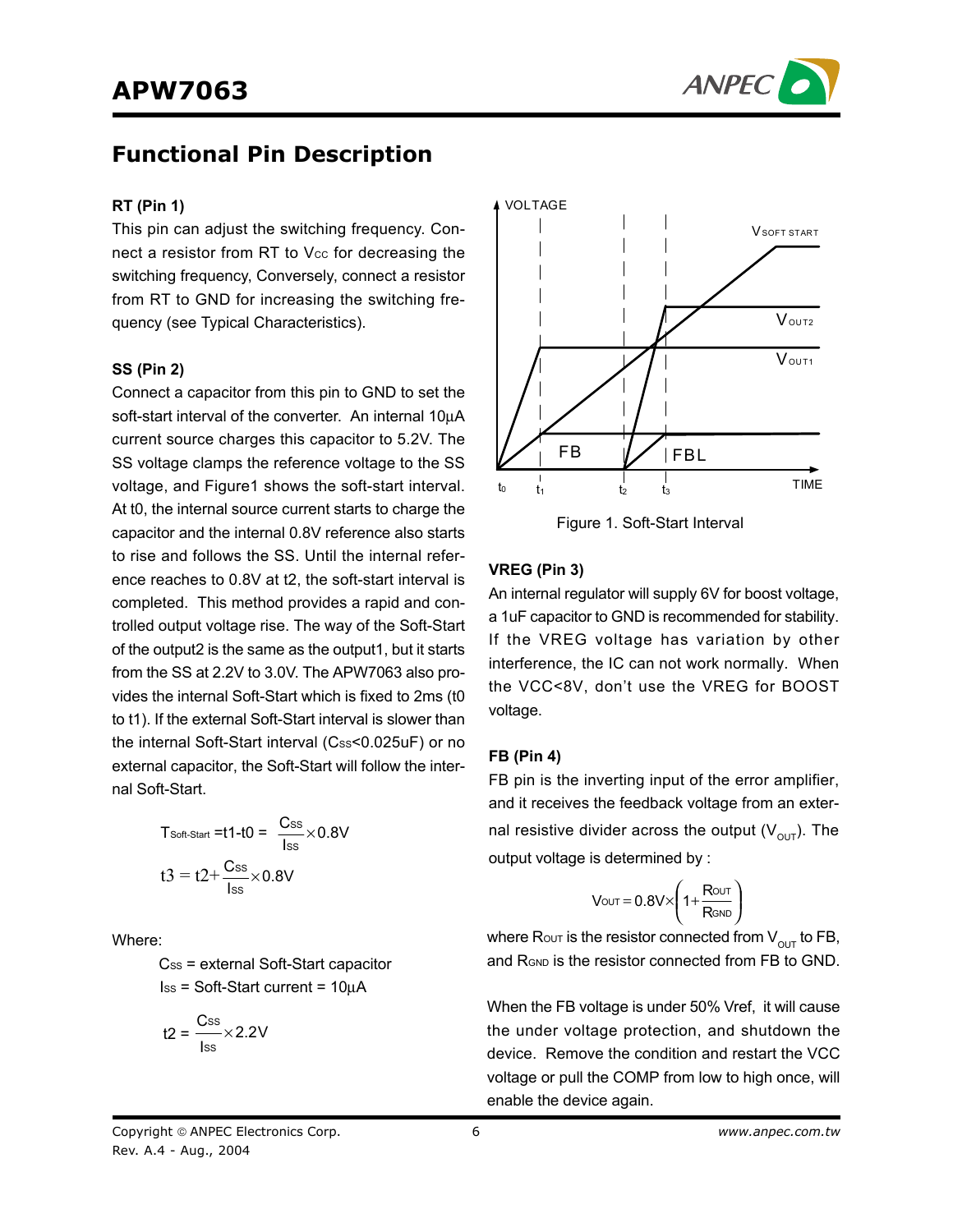

### **Functional Pin Description (Cont.)**

#### **COMP (Pin 5)**

This pin is the output of the error amplifier. Add an external resistor and capacitor network to provide the loop compensation for the PWM converter (see Application Information).

Pull this pin below 0.4V will shutdown the controller, forcing the UGATE and LGATE signals to be 0V. A soft start cycle will be initiated upon the release of this pin.

#### **GND (Pin 6)**

Signal ground for the IC.

#### **PHASE (Pin 7)**

A resistor  $(R_{OCSET})$  is connected between this pin and the drain of the low-side MOSFET will determine the over current limit. An internally generated 250uA current source will flow through this resistor, creating a voltage drop. This voltage will be compared with the voltage across the low-side MOSFET. The threshold of the over current limit is therefore given by :

$$
R_{OCSET} = \frac{I_{LIMIT} \times R_{DS(ON)}}{250 uA}
$$

An over current condition will cycle the soft start function until the over current condition is removed. Because of the comparator delay time, so the on time of the low-side MOSFET must be longer than 800ns to have the over current protection work.

#### **UGATE (Pin 8)**

This pin provides gate drive for the high-side MOSFET.

#### **BOOT (Pin 9)**

This pin provides the supply voltage to the high side MOSFET driver. For driving logic level N-channel MOSEFT, a bootstrap circuit can be use to create a suitable driver's supply.

#### **PGND (Pin 10)**

Power ground for the gate diver. Connect the lower MOSFET source to this pin.

#### **LGATE (Pin 11)**

This pin provides the gate drive signal for the low side MOSFET.

### **VCC (Pin 12)**

This pin provides a supply voltage for the device, when VCC is above the rising threshold 4.2V, It turns on the device is turned on, and conversely, VCC is below the falling threshold 3.9V, the device is turned off. A 1uF decoupling capacitor to GND is recommended.

#### **DRIVE (Pin 13)**

Connect this pin to the gate of an external N-channel MOSFET transistor. This pin provides the gate voltage for the linear regulator pass transistor. It also provides a means of compensating the linear controller for applications where the user needs to optimize the regulator transient response.

#### **FBL (Pin 14)**

Connect this pin to the output of the linear regulator via a proper sized resistor divider. The voltage at this pin is regulated to 0.8V and the output voltage is determined using the following formula :

$$
V_{\text{OUT}} = 0.8 V \times \left(1 + \frac{R_{\text{OUT}}}{R_{\text{GND}}}\right)
$$

where  $R_{\text{out}}$  is the resistor connected from  $V_{\text{out}}$  to FBL, and  $R_{GND}$  is the resistor connected from FBL to GND.

This pin also monitores the under-voltage events, if the linear regulator is not used, tie the FBL to VREG.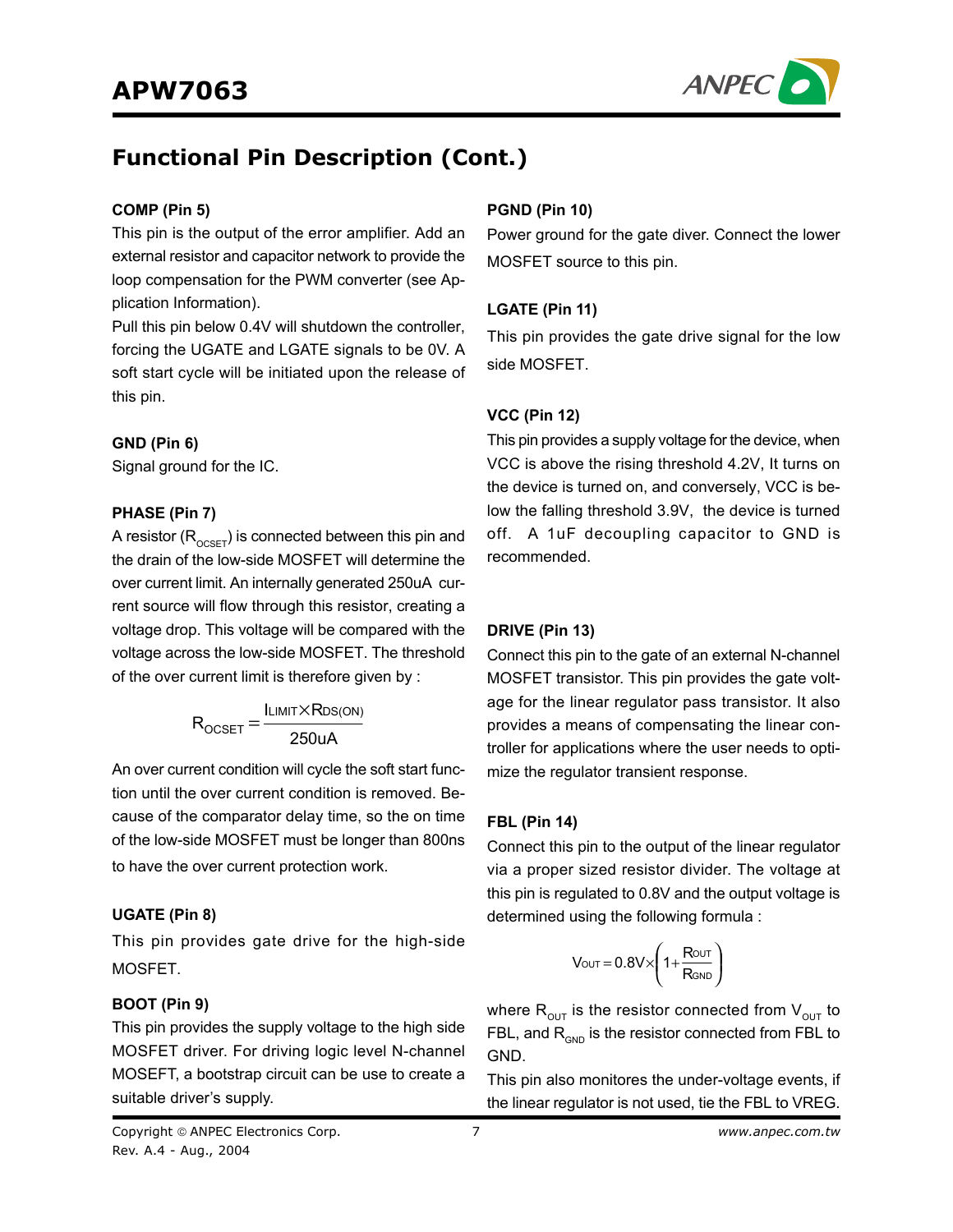

### **Typical Characteristics**





Time (10ms/div) Time (10ms/div)



### Enable (COMP is left open) Shutdown (COMP is pulled to GND)

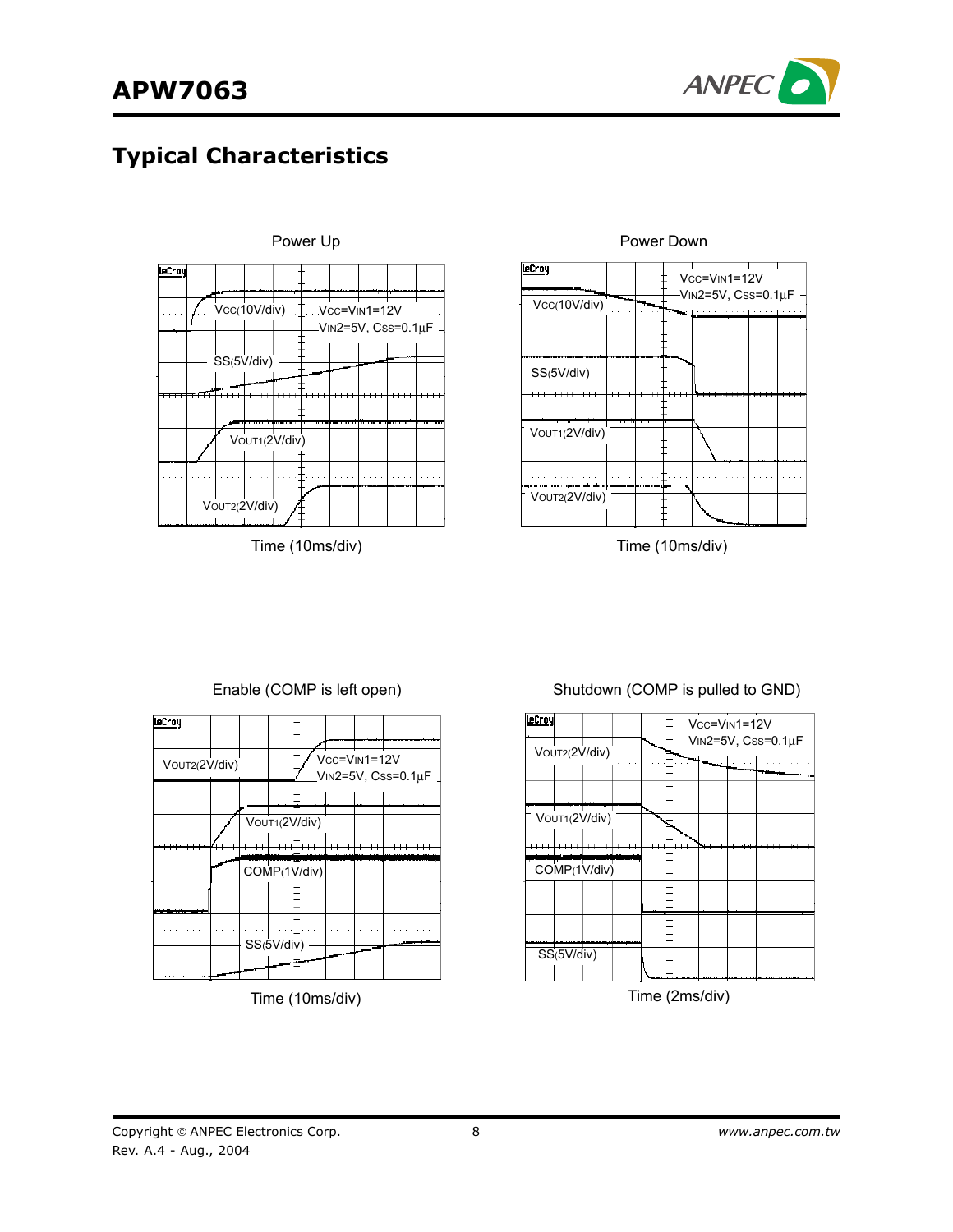

# **Typical Characteristics (Cont.)**





Time (50ns/div) Time (50ns/div)



#### Under Voltage Protection (PWM) Under Voltage Protection (Linear)



#### Time (5us/div)

#### Copyright © ANPEC Electronics Corp. Rev. A.4 - Aug., 2004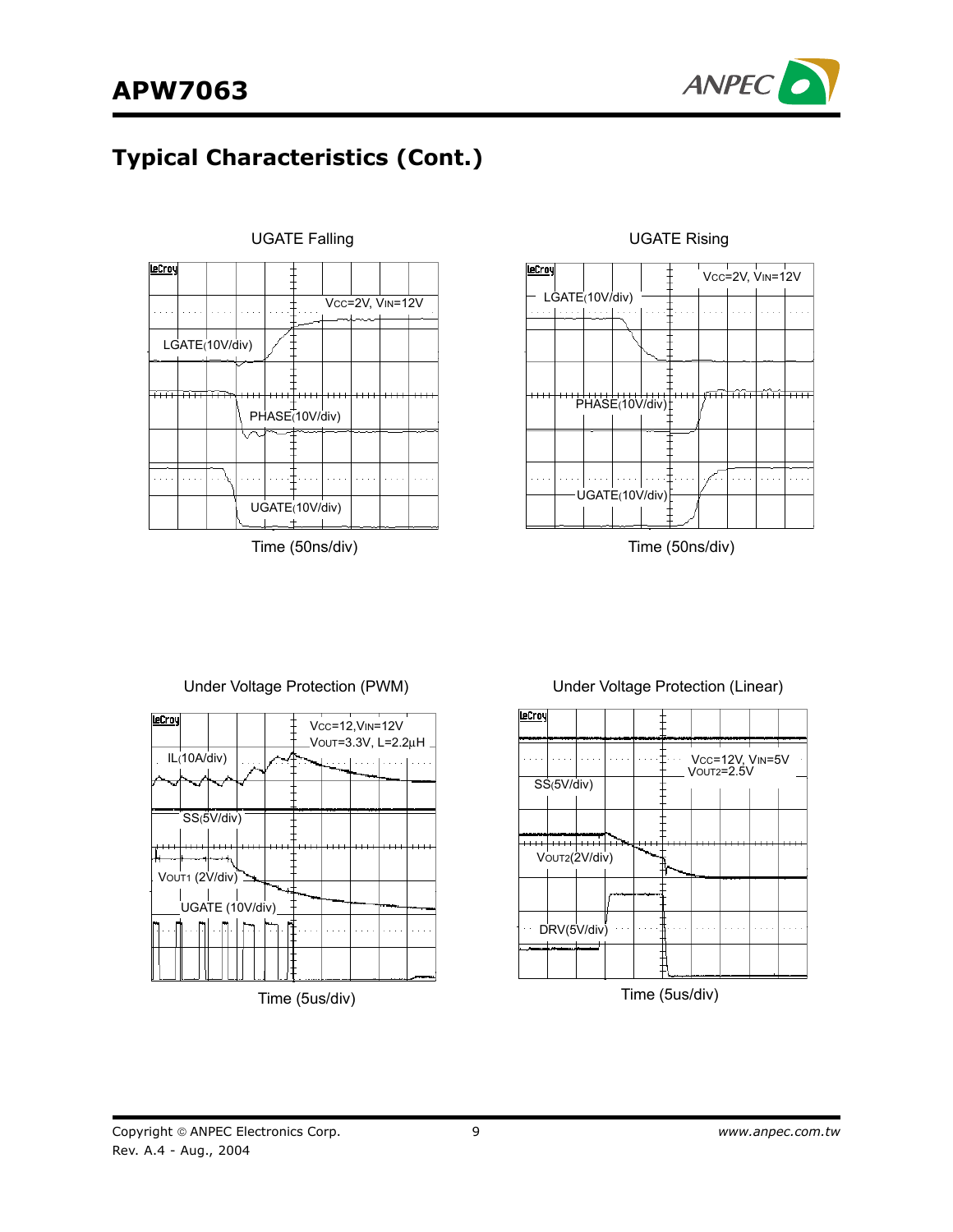

# **Typical Characteristics (Cont.)**





Time (10us/div)

UGATE Source Current vs. UGATE Voltage



UGATE Sink Current vs. UGATE Voltage

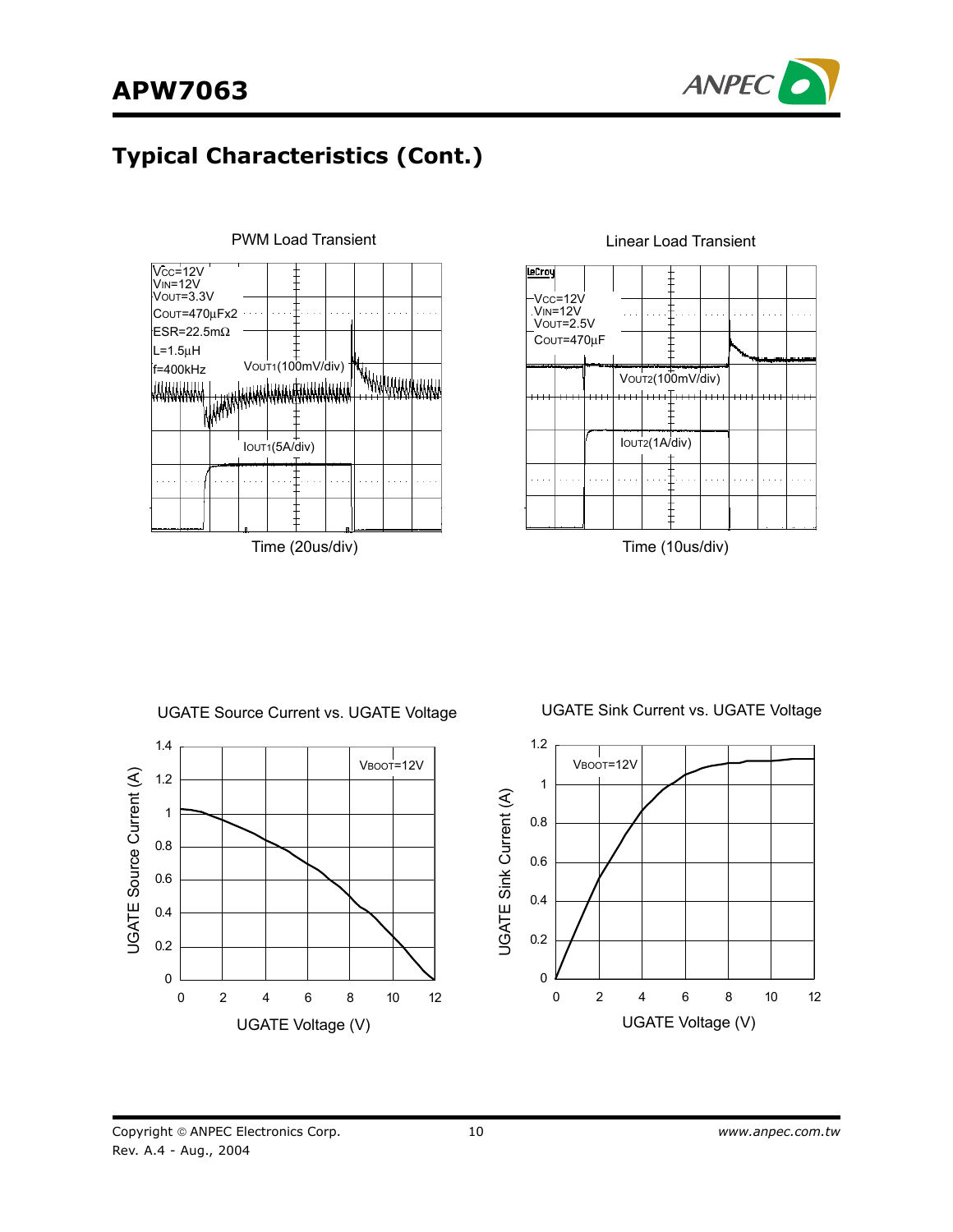# **APW7063**



# **Typical Characteristics (Cont.)**





Vcc=12V,VιΝ=12V, Voυτ=2.5V, Rocsετ=1kΩ<br>Rɒs(οΝ)=16mΩ, L=2.2μH, Ιουτ=15A Over Current Protection



Time (5us/div)

Switching Frequence vs. RT Resistance

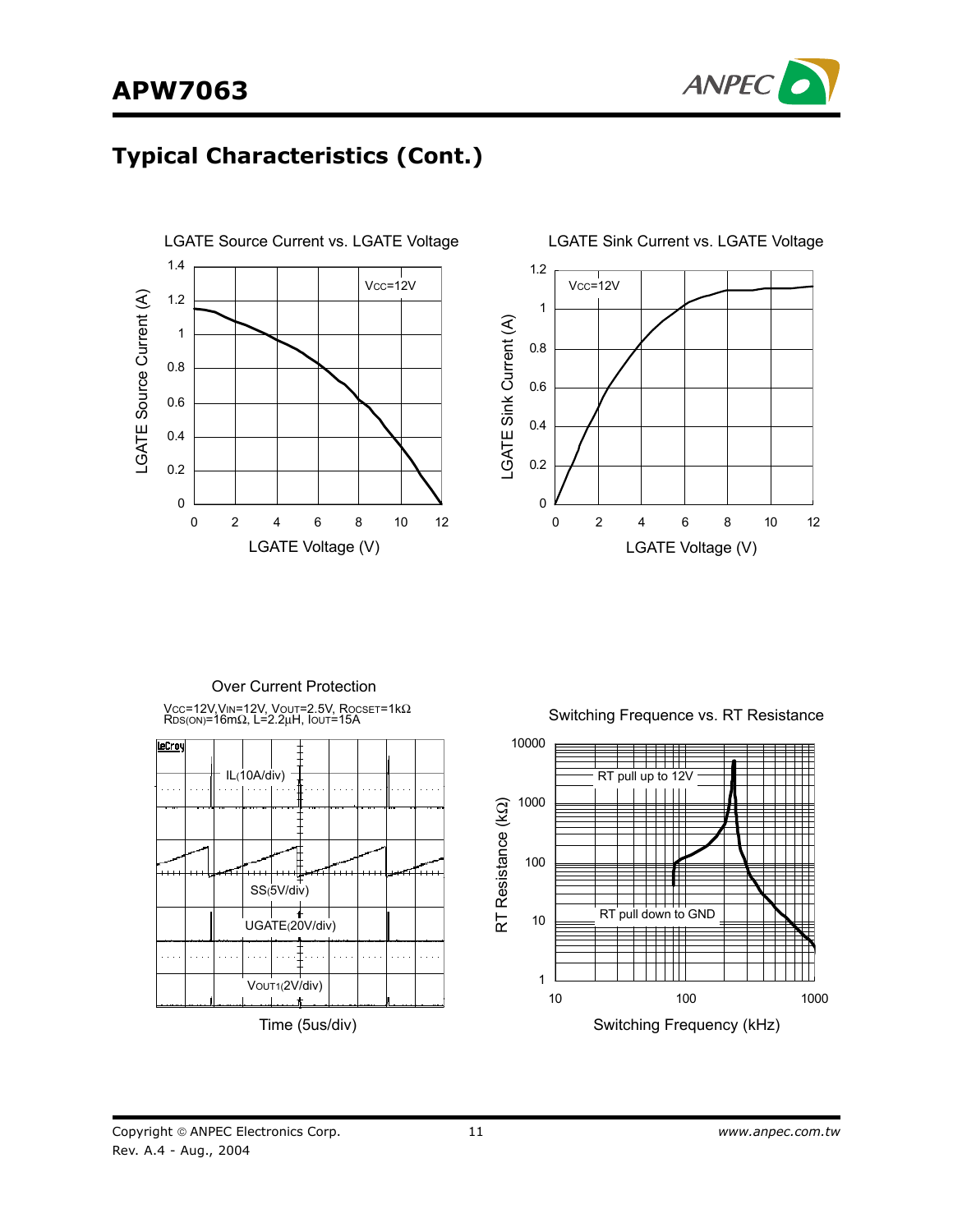



### **Typical Characteristics (Cont.)**







Copyright © ANPEC Electronics Corp. Rev. A.4 - Aug., 2004

12 *www.anpec.com.tw*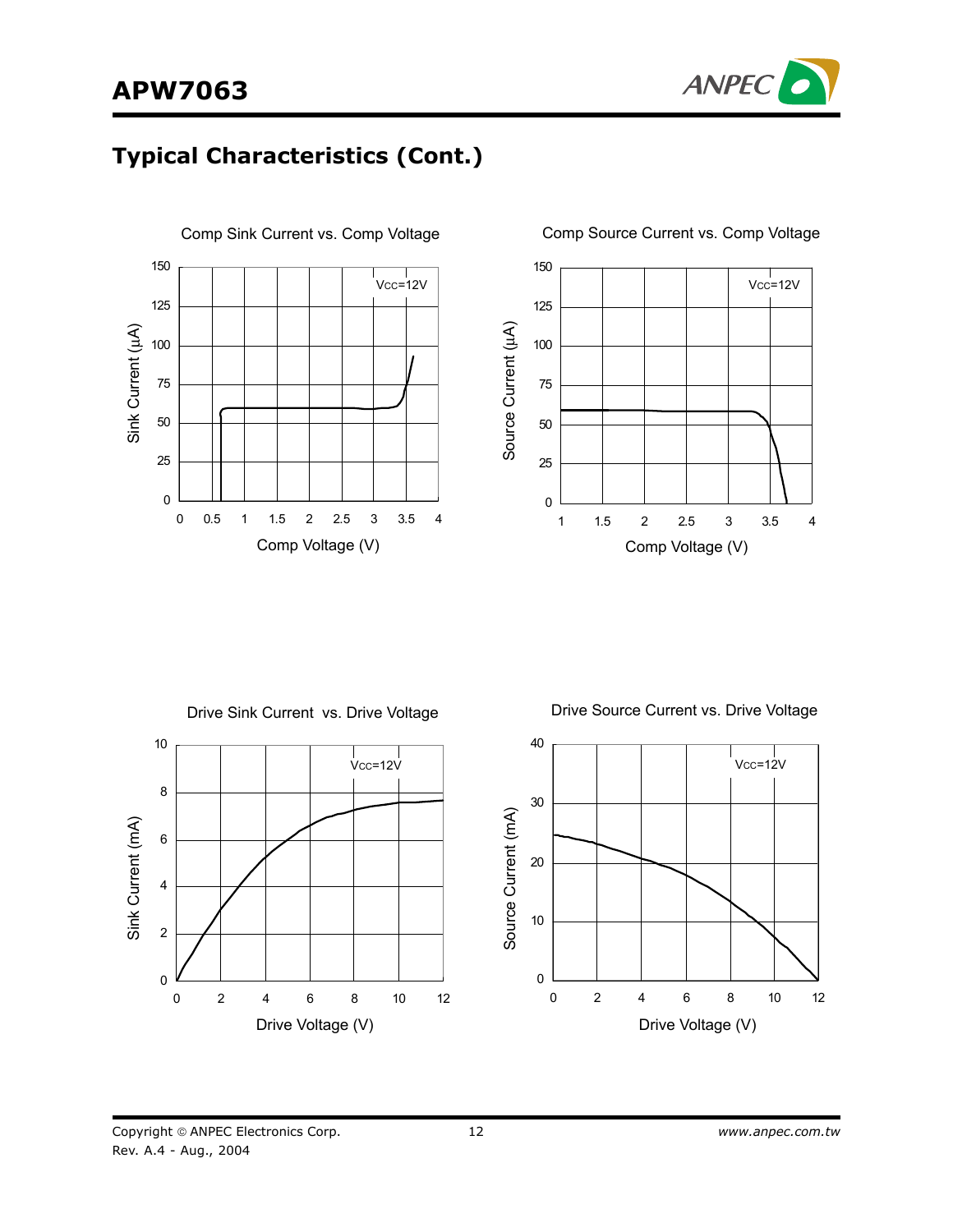# **APW7063**



# **Typical Characteristics (Cont.)**





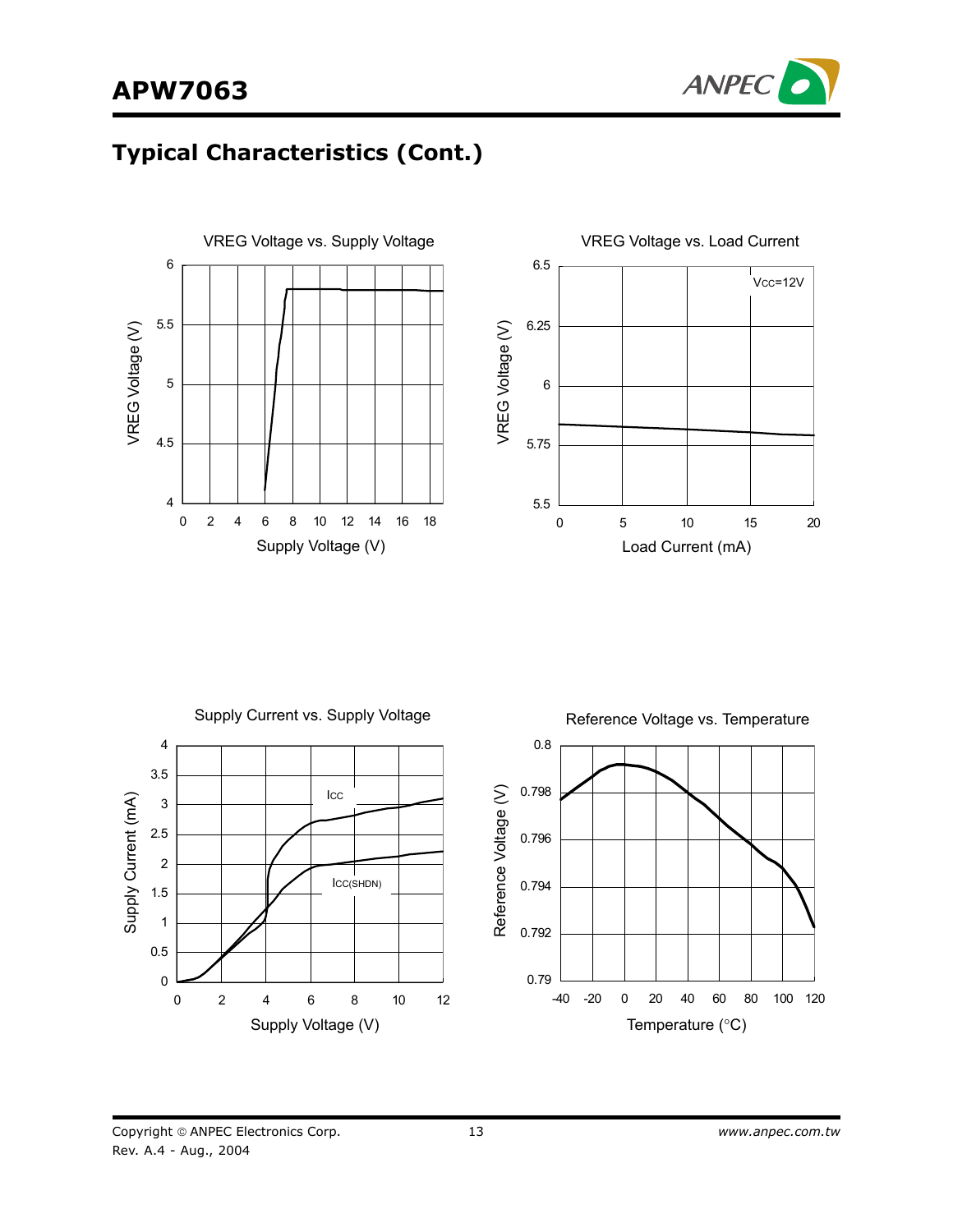

### **Application Information**

#### **Component Selection Guidelines**

#### **Output Capacitor Selection**

The selection of  $C_{\text{out}}$  is determined by the required effective series resistance (ESR) and voltage rating rather than the actual capacitance requirement. Therefore select high performance low ESR capacitors that are intended for switching regulator applications. In some applications, multiple capacitors have to be paralled to achieve the desired ESR value. If tantalum capacitors are used, make sure they are surge tested by the manufactures. If in doubt, consult the capacitors manufacturer.

#### **Input Capacitor Selection**

The input capacitor is chosen based on the voltage rating and the RMS current rating. For reliable operation, select the capacitor voltage rating to be at least 1.3 times higher than the maximum input voltage. The maximum RMS current rating requirement is approximately  $I_{\text{OUT}}/2$ , where  $I_{\text{OUT}}$  is the load current. During power up, the input capacitors have to handle large amount of surge current. If tantalum capacitors are used, make sure they are surge tested by the manufactures. If in doubt, consult the capacitors manufacturer.

For high frequency decoupling, a ceramic capacitor between 0.1uF to 1uF can be connected between  $V_{cc}$  and ground pin.

#### **Inductor Selection**

The inductance of the inductor is determined by the output voltage requirement. The larger the inductance, the lower the inductor's current ripple. This will translate into lower output ripple voltage. The ripple current and ripple voltage can be approximated by:

$$
V_{\text{RIPPLE}} = \frac{V_{\text{IN}} - V_{\text{OUT}}}{F s x L} \times \frac{V_{\text{OUT}}}{V_{\text{IN}}}
$$

$$
\Delta V_{\text{OUT}} = I_{\text{RIPPLE}} \times ESR
$$

where Fs is the switching frequency of the regulator.

There is a tradeoff exists between the inductor's ripple current and the regulator load transient response time A smaller inductor will give the regulator a faster load transient response at the expense of higher ripple current and vice versa. The maximum ripple current occurs at the maximum input voltage. A good starting point is to choose the ripple current to be approximately 30% of the maximum output current.

Once the inductance value has been chosen, select an inductor that is capable of carrying the required peak current without going into saturation. In some type of inductors, especially core that is make of ferrite, the ripple current will increase abruptly when it saturates. This will result in a larger output ripple voltage.

#### **Compensation**

The output LC filter of a step down converter introduces a double pole, which contributes with –40dB/ decade gain slope and 180 degrees phase shift in the control loop. A compensation network between COMP pin and ground should be added. The simplest loop compensation network is shown in Fig. 5.

The output LC filter consists of the output inductor and output capacitors. The transfer function of the LC filter is given by:

$$
GAIN_{LC} = \frac{1+s \times ESR \cdot Cov \cdot T}{s^2 \times L \times Cov \cdot T + s \times ESR \cdot Cov \cdot T + 1}
$$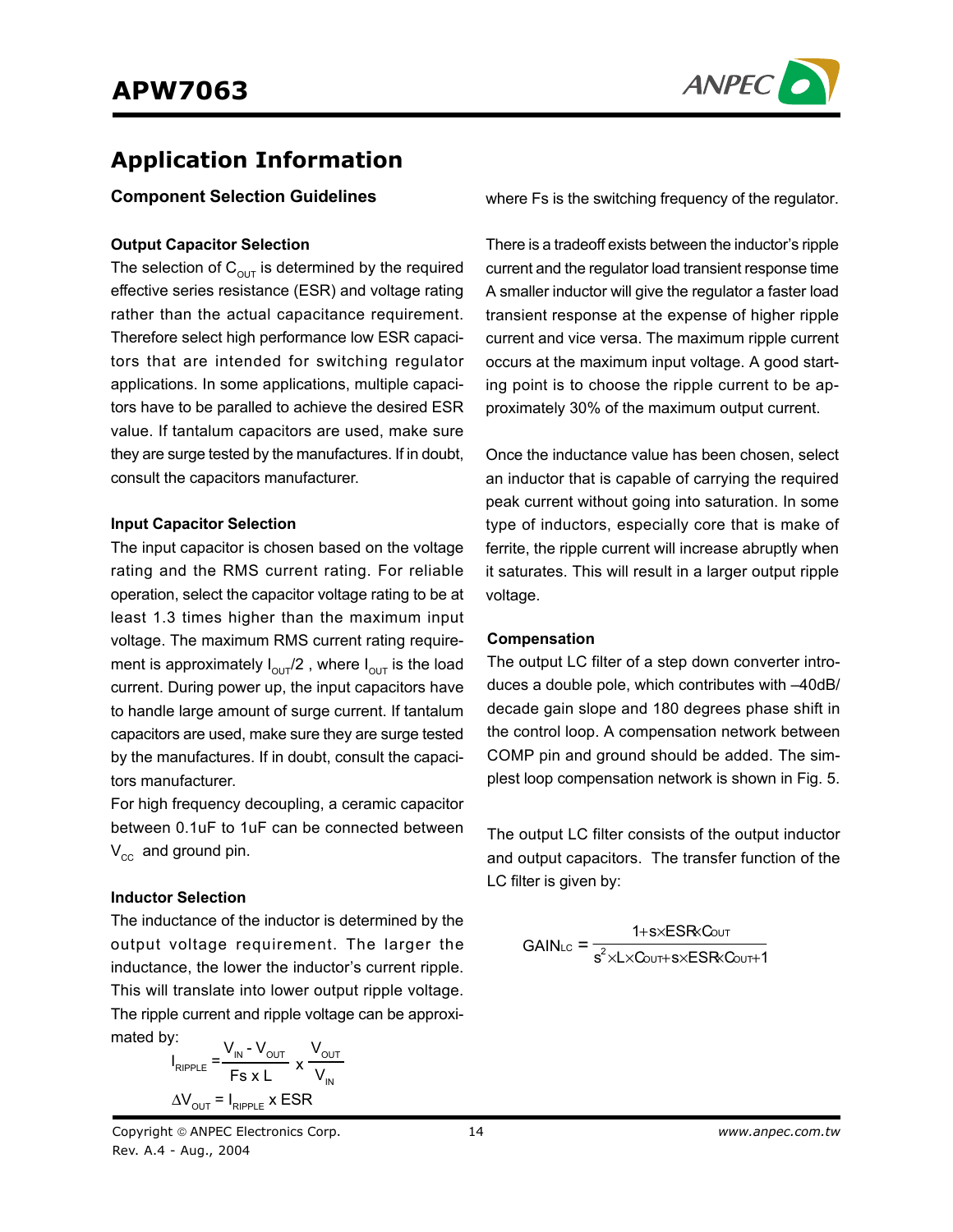

#### **Compensation (Cont.)**

The poles and zero of this transfer function are:

$$
F_{LC} = \frac{1}{2 \times \pi \times \sqrt{L \times CovT}}
$$
  

$$
F_{ESR} = \frac{1}{2 \times \pi \times ESR \times CovT}
$$

The FLC is the double poles of the LC filter, and FESR is the zero introduced by the ESR of the output capacitor.



Figure 2. The Output LC Filter



Figure 3. The LC Filter Gain & Frequency

The PWM modulator is shown in Figure. 4. The input is the output of the error amplifier and the output is the PHASE node. The transfer function of the PWM modulator is given by:



Figure 4. The PWM Modulator

The compensation circuit is shown in Figure 5. R3 and C1 introduce a zero and C2 introduces a pole to reduce the switching noise. The transfer function of error amplifier is given by:

$$
GAIN_{AMP} = gm \times Zo = gm \times \left[ \left( R3 + \frac{1}{sC1} \right) / \frac{1}{sC2} \right]
$$

$$
= \frac{gm \times \frac{(R3sC1+1)}{s \times \left( s + \frac{C1+C2}{R3 \times C1 \times C2} \right)}}
$$

The pole and zero of the compensation network are:

$$
F_P = \frac{1}{2 \times \pi \times R3 \times \frac{C1 \times C2}{C1 + C2}}
$$

$$
F_Z = \frac{1}{2 \times \pi \times R3 \times C1}
$$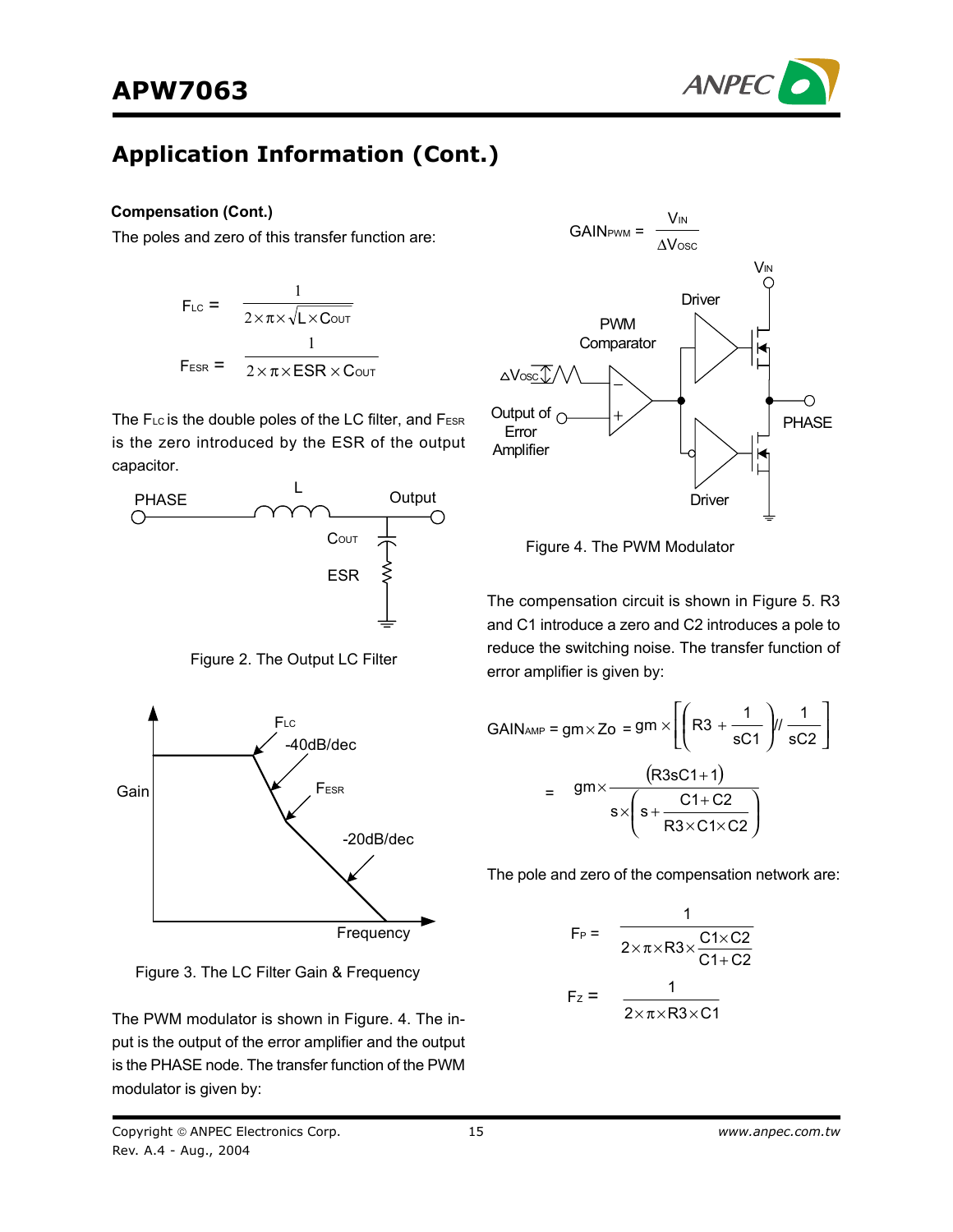

#### **Compensation (Cont.)**



Figure 5. Compensation Network

The closed loop gain of the converter can be written as:

GAINLC **x GAINPWM** X R1+R2 R2 + x GAINAMP

Figure 6 shows the converter gain and the following guidelines will help to design the compensation network.

1. Select the desired zero crossover frequency Fo:

$$
(1/5 \sim 1/10) \times F_s > F_0 > F_z
$$

Use the following equation to calculate R3:

$$
R3 = \frac{\Delta V_{\text{osc}}}{V_{\text{IN}}} \times \frac{F_{\text{ESR}}}{F_{\text{LC}}} \times \frac{R1 + R2}{R2} \times \frac{F_{\text{O}}}{gm}
$$

Where:

gm=900uA/V

2. Place the zero Fz before the LC filter double poles F<sub>LC</sub>:

$$
F_z = 0.75 \times F_{LC}
$$

Calculate the C1 by the equation:

$$
C1 = \frac{10}{2 \times \pi \times R1 \times F_{LC}}
$$

 3. Set the pole at the half the switching frequency:

 $F_P = 0.5xFs$ 

Calculate the C2 by the equation:



Figure 6. Converter Gain & Frequency

#### **MOSFET Selection**

The selection of the N-channel power MOSFETs are determined by the  $R_{DS(ON)}$ , reverse transfer capacitance  $(C_{RSS})$  and maximum output current requirement.The losses in the MOSFETs have two components: conduction loss and transition loss. For the upper and lower MOSFET, the losses are approximately given by the following :

$$
P_{\text{UPPER}} = I_{\text{out}} (1 + TC)(R_{\text{DS(ON)}})D + (0.5)(I_{\text{out}})(V_{\text{IN}})(t_{\text{sw}})F_{\text{S}}
$$

$$
P_{\text{LOWER}} = I_{\text{out}} (1 + TC)(R_{\text{DS(ON)}})(1 - D)
$$

where  $I_{\text{OUT}}$  is the load current

TC is the temperature dependency of  $R_{DS(ON)}$ 

 $F_s$  is the switching frequency

t<sub>sw</sub> is the switching interval

D is the duty cycle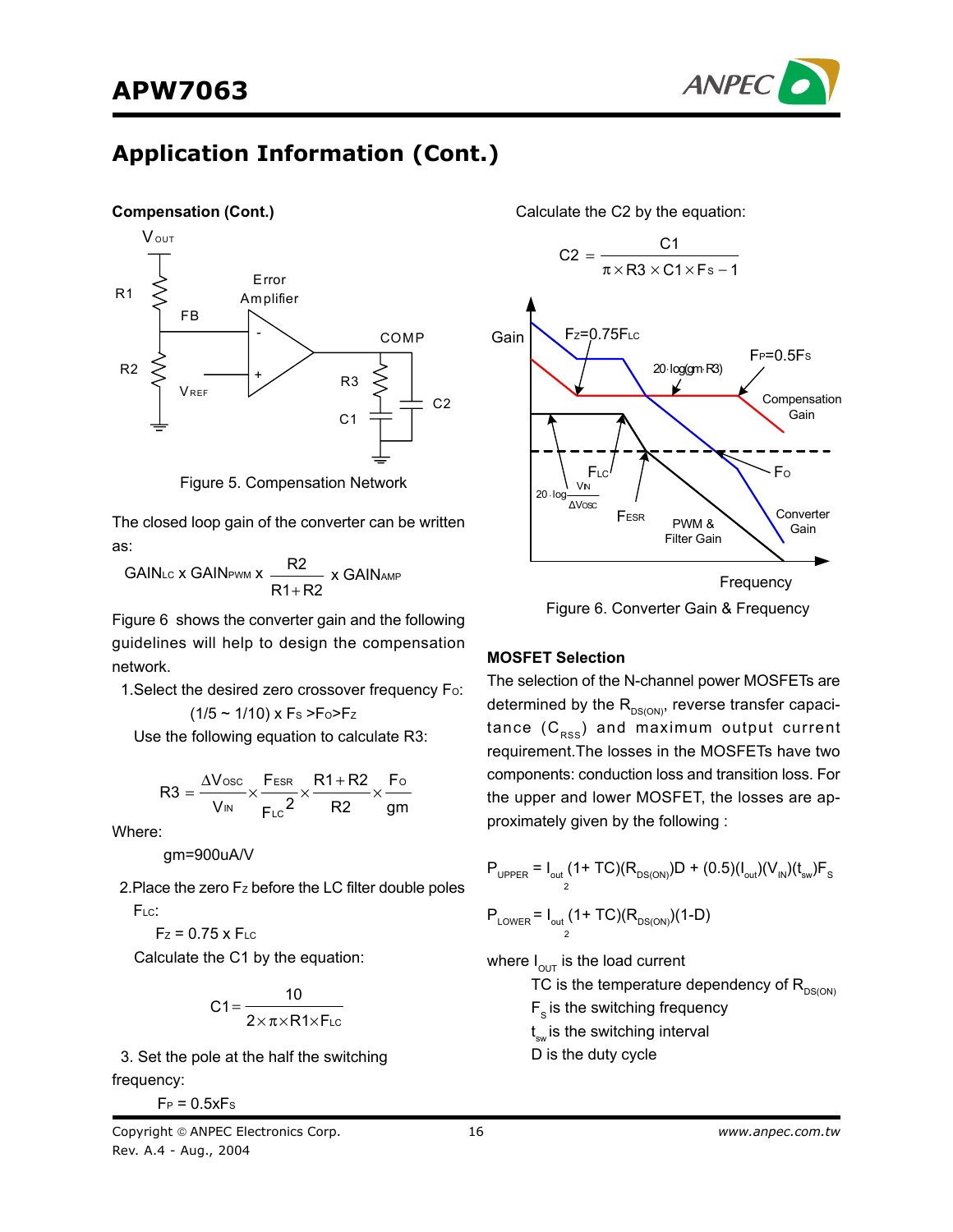

### **MOSFET Selection (Cont.)**

Note that both MOSFETs have conduction losses while the upper MOSFET include an additional transition loss. The switching internal,  $t_{\text{sw}}$ , is a function of the reverse transfer capacitance  $C_{\rm RSS}$ . Figure 7 illustrates the switching waveform internal of the MOSFET.

The (1+TC) term is to factor in the temperature dependency of the  $R_{DS(ON)}$  and can be extracted from the " $R_{DS(ON)}$  vs Temperature" curve of the power MOSFET.

### **Linear Regulator Input/Output Capacitor Selection**

The input capacitor is chosen based on its voltage rating. Under load transient condition, the input capacitor will momentarily supply the required transient current. A 1uF ceramic capacitor will be sufficient in most applications.

The output capacitor for the linear regulator is chosen to minimize any droop during load transient condition. In addition, the capacitor is chosen based on its voltage rating.

#### **Linear Regulator MOSFET Selection**

The maximum DRIVE voltage is determined by the Vcc. Since this pin drives an external N-channel MOSFET, therefore the maximum output voltage of the linear regulator is dependent upon the  $V_{\text{GS}}$ .

$$
V_{\text{OUT2MAX}} = V_{\text{CC}} - V_{\text{GS}}
$$

Another criteria is its efficiency of heat removal. The power dissipated by the MOSFET is given by:

Pdiss = Iout \* 
$$
(V_{IN} - V_{OUT2})
$$

where Iout is the maximum load current

 $V_{\text{out2}}$  is the nominal output voltage



# important to ensure proper operation of the regulator.

In general, interconnecting impedances should be minimized by using short, wide printed circuit traces. Signal and power grounds are to be kept separate and finally combined using ground plane construction or single point grounding. Figure 8 illustrates the layout, with bold lines indicating high current paths. Components along the bold lines should be placed close together. Below is a checklist for your layout:

In high power switching regulator, a correct layout is

**Layout Considerations**

- Keep the switching nodes (UGATE, LGATE and PHASE) away from sensitive small signal nodes since these nodes are fast moving signals. There fore keep traces to these nodes as short as possible.
- The ground return of  $C_{\text{IN}}$  must return to the com bine  $C_{\text{out}}$  (-) terminal.
- Capacitor  $C_{\text{foot}}$  should be connected as close to the BOOT and PHASE pins as possible.



Figure 7. Switching waveform across MOSFET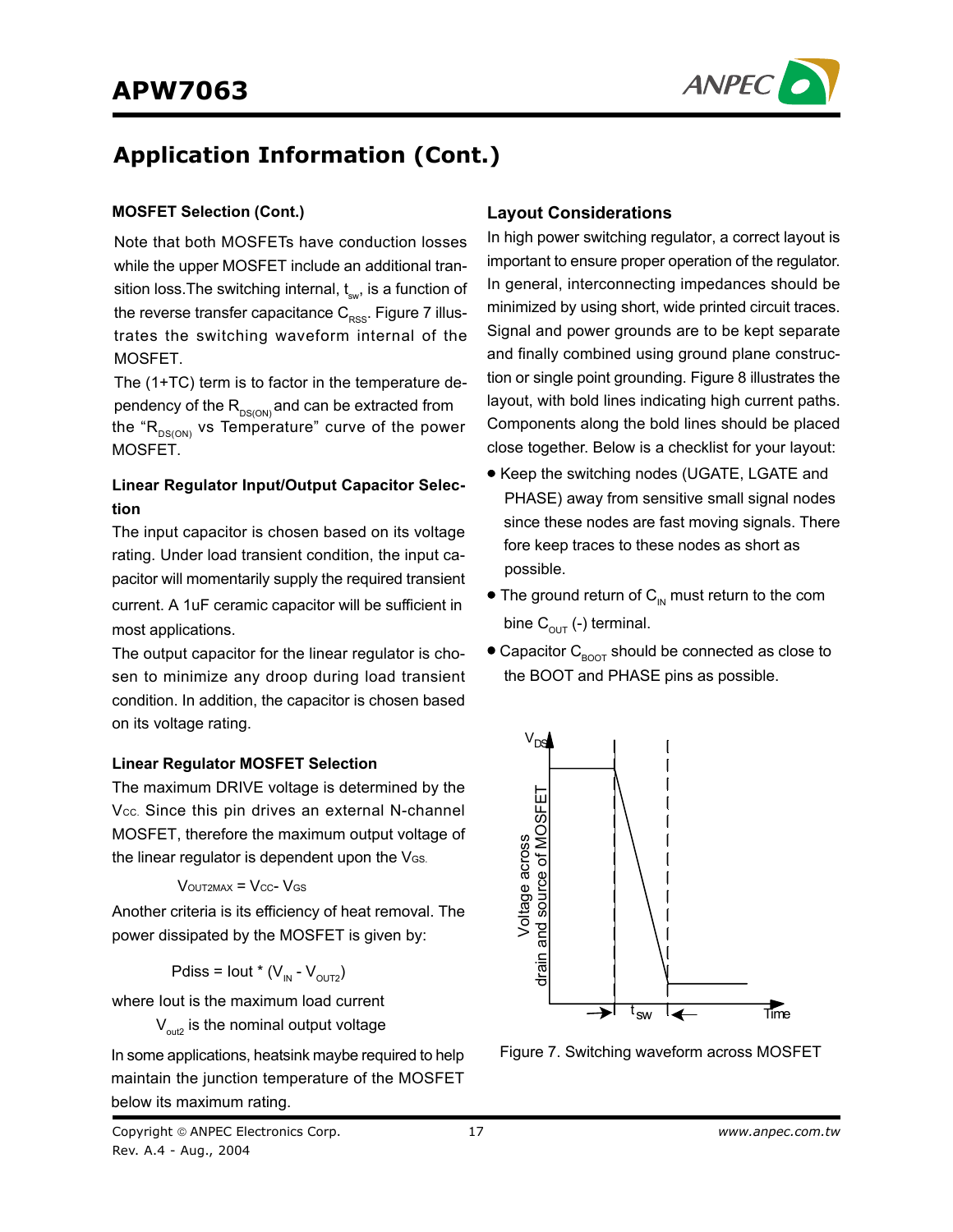

**Layout Considerations (Cont.)**



Figure 8. Recommended Layout Diagram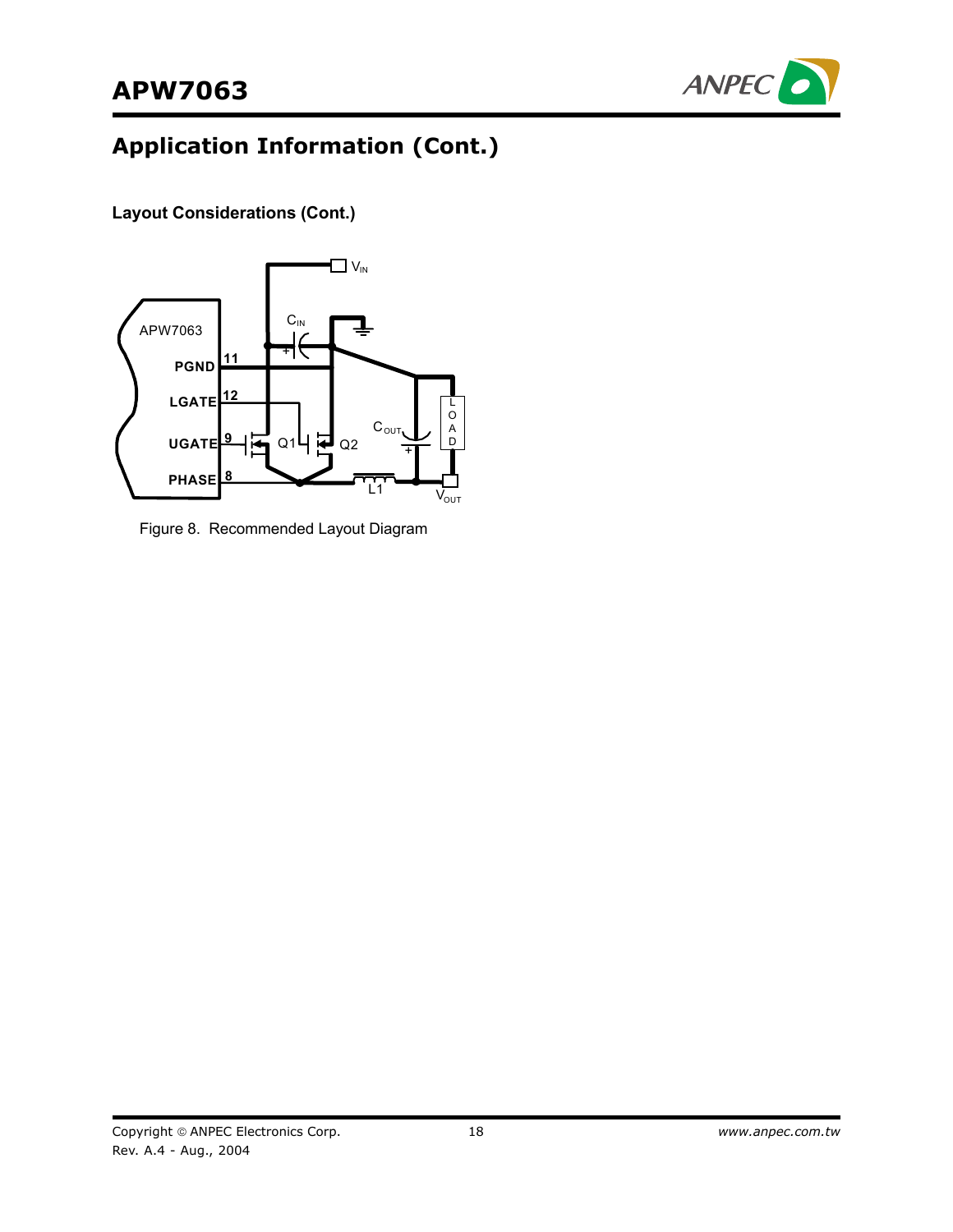

# **Package Information**

SOP – 14 (150mil)



| Dim              |       | <b>Millimeters</b> | <b>Inches</b> |             |  |
|------------------|-------|--------------------|---------------|-------------|--|
|                  | Min.  | Max.               | Min.          | Max.        |  |
| Α                | 1.477 | 1.732              | 0.058         | 0.068       |  |
| A <sub>1</sub>   | 0.102 | 0.255              | 0.004         | 0.010       |  |
| B                | 0.331 | 0.509              | 0.013         | 0.020       |  |
| C                | 0.191 | 0.2496             | 0.0075        | 0.0098      |  |
| D                | 8.558 | 8.762              | 0.336         | 0.344       |  |
| E                | 3.82  | 3.999              | 0.150         | 0.157       |  |
| e                | 1.274 |                    |               | 0.050       |  |
| Н                | 5.808 | 6.215              | 0.228         | 0.244       |  |
|                  | 0.382 | 1.274              | 0.015         | 0.050       |  |
| $\theta^{\circ}$ | ∩°    | $8^{\circ}$        | $0^{\circ}$   | $8^{\circ}$ |  |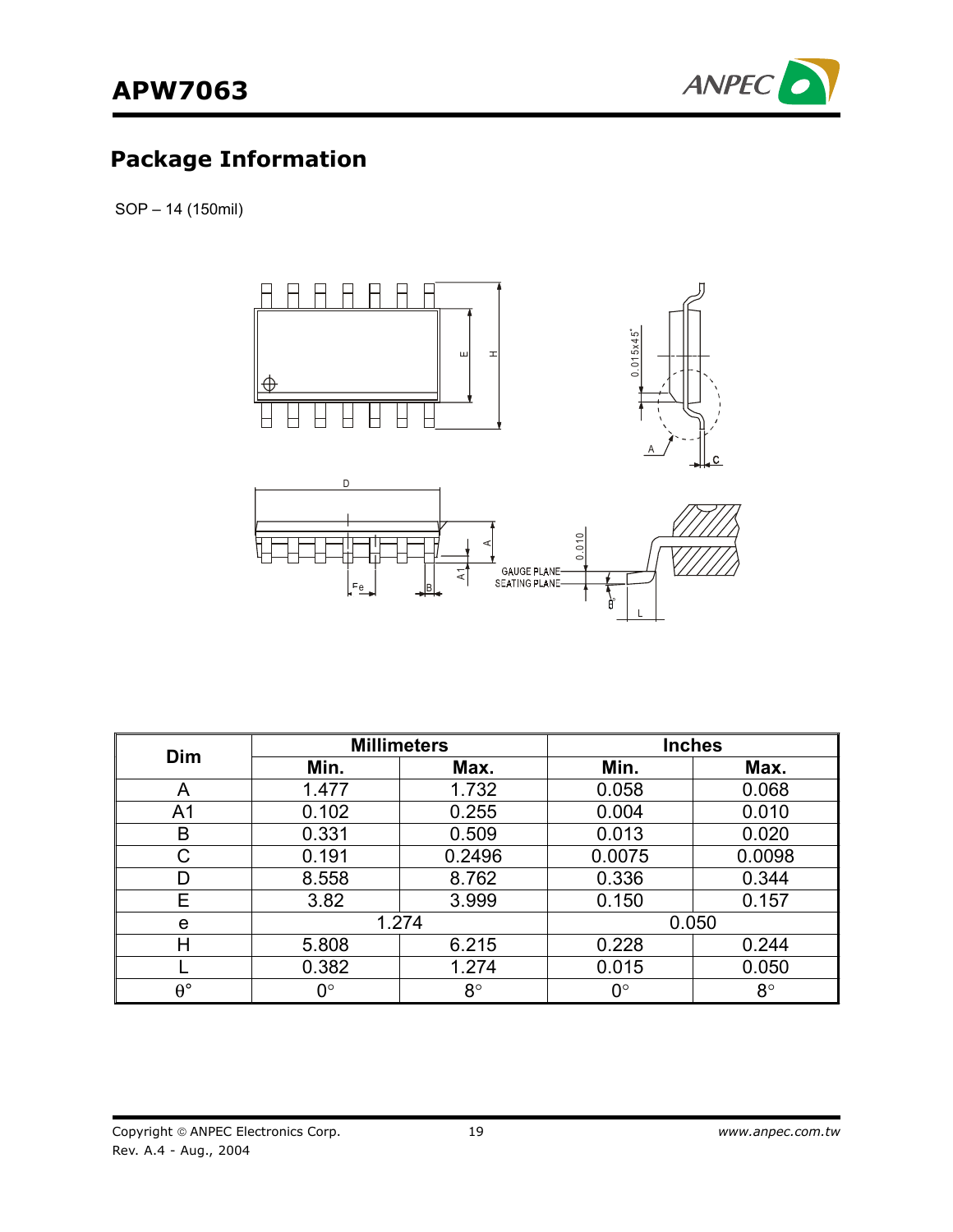

### **Physical Specifications**

| Terminal Material  | Solder-Plated Copper (Solder Material: 90/10 or 63/37 SnPb), 100%Sn |
|--------------------|---------------------------------------------------------------------|
| Lead Solderability | Meets EIA Specification RSI86-91, ANSI/J-STD-002 Category 3.        |

### **Reflow Condition (IR/Convection or VPR Reflow)**



### **Classification Reflow Profiles**

| <b>Profile Feature</b>                                                                               |                                                                                                              | <b>Sn-Pb Eutectic Assembly</b>  | <b>Pb-Free Assembly</b>           |                 |  |
|------------------------------------------------------------------------------------------------------|--------------------------------------------------------------------------------------------------------------|---------------------------------|-----------------------------------|-----------------|--|
|                                                                                                      | Large Body                                                                                                   | Small Body                      | Large Body                        | Small Body      |  |
| Average ramp-up rate<br>(T <sub>L</sub> to T <sub>P</sub> )                                          |                                                                                                              | $3^{\circ}$ C/second max.       | $3^{\circ}$ C/second max.         |                 |  |
| <b>IPreheat</b><br>- Temperature Min (Tsmin)<br>- Temperature Mix (Tsmax)<br>- Time (min to max)(ts) | $100^{\circ}$ C<br>$150^{\circ}$ C<br>$200^{\circ}$ C<br>$150^{\circ}$ C<br>60-120 seconds<br>60-180 seconds |                                 |                                   |                 |  |
| Tsmax to $T_{\text{L}}$<br>- Ramp-up Rate                                                            |                                                                                                              |                                 | $3^{\circ}$ C/second max          |                 |  |
| Tsmax to $\mathsf{T}_{\mathsf{L}}$<br>- Temperature( $T_L$ )<br>- Time $(tL)$                        |                                                                                                              | $183^\circ C$<br>60-150 seconds | $217^{\circ}$ C<br>60-150 seconds |                 |  |
| Peak Temperature(Tp)                                                                                 | $225 + 0/-5$ °C                                                                                              | 240 + $0/-5$ °C                 | $245 + 0/-5$ °C                   | $250 + 0/-5$ °C |  |
| Time within 5°C of actual Peak<br>Temperature(tp)                                                    | 10-30 seconds                                                                                                | 10-30 seconds                   | 10-30 seconds                     | 20-40 seconds   |  |
| Ramp-down Rate                                                                                       | $6^{\circ}$ C/second max.                                                                                    |                                 | $6^{\circ}$ C/second max.         |                 |  |
| Time 25°C to Peak Temperature                                                                        | 6 minutes max.                                                                                               |                                 | 8 minutes max.                    |                 |  |
| Note: All temperatures refer to topside of the package. Measured on the body surface.                |                                                                                                              |                                 |                                   |                 |  |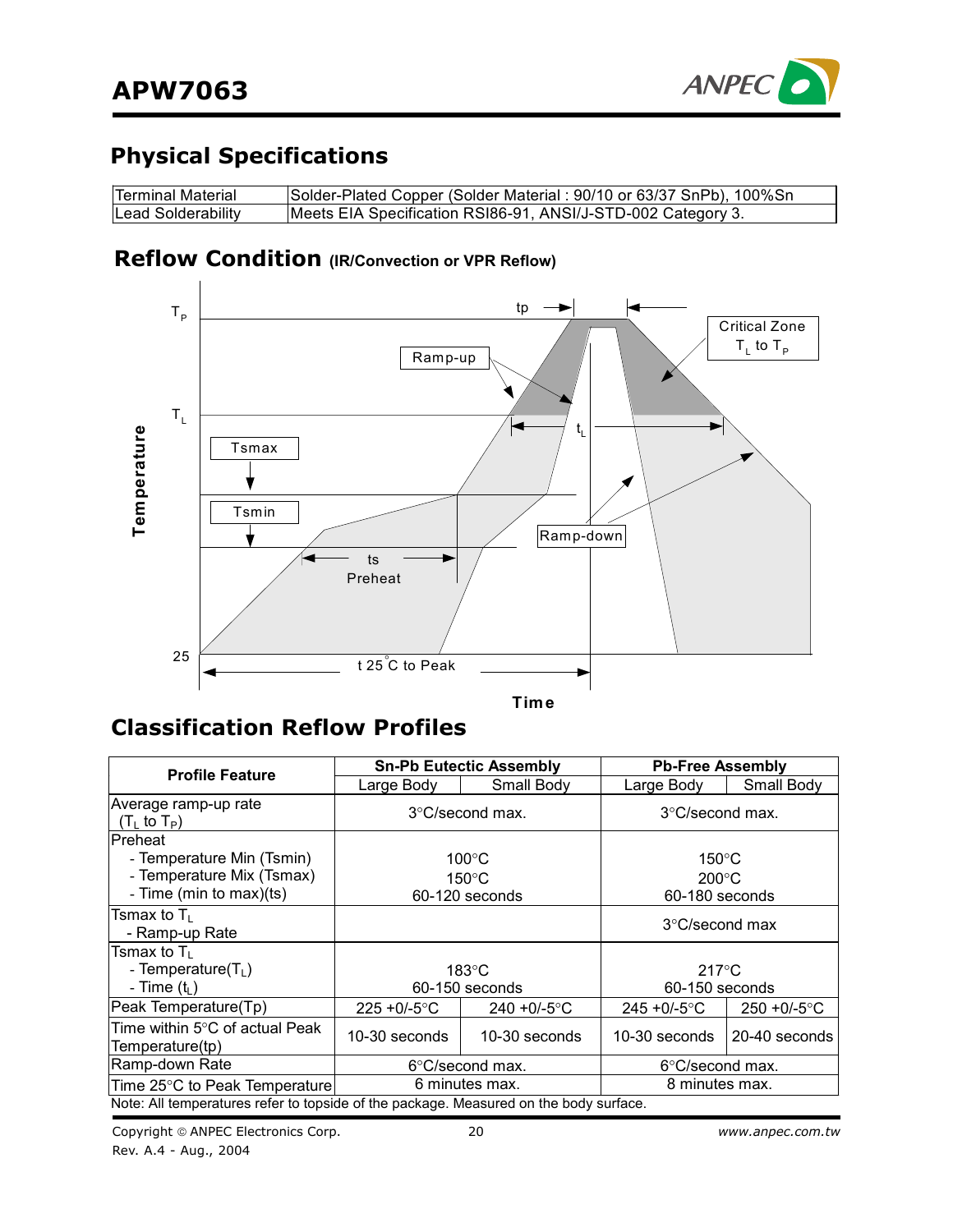

### **Reliability test program**

| <b>Test item</b>     | Method              | <b>Description</b>                             |
|----------------------|---------------------|------------------------------------------------|
| <b>SOLDERABILITY</b> | MIL-STD-883D-2003   | l245°C . 5 SEC .                               |
| <b>HOLT</b>          | MIL-STD-883D-1005.7 | 1000 Hrs Bias @ 125 °C                         |
| <b>PCT</b>           | UESD-22-B, A102     | 168 Hrs, 100 % RH , 121°C                      |
| <b>TST</b>           | MIL-STD-883D-1011.9 | $-65^{\circ}$ C ~ 150 $^{\circ}$ C, 200 Cycles |
| <b>IESD</b>          | MIL-STD-883D-3015.7 | VHBM > 2KV, VMM > 200V                         |
| Latch-Up             | IJESD 78.           | $10ms$ , $I_{tr} > 100mA$                      |

### **Carrier Tape & Reel Dimension**





| <b>Application</b>       | A      | ь                    | ◡                        | ື         |     | Τ2  | W                                                     |              |      |
|--------------------------|--------|----------------------|--------------------------|-----------|-----|-----|-------------------------------------------------------|--------------|------|
|                          | 330REF | <b>100REF</b>        | $ 13.0 + 0.5 $<br>$-0.2$ | $2\pm0.5$ |     |     | $16.5$ REF $\left[2.5 \pm 0.25\right]$ 16.0 $\pm$ 0.3 | 8            | 1.75 |
| <b>SOP-14</b><br>(150mi) |        |                      | D1                       | Po        | P1  | A٥  | Ko                                                    |              |      |
|                          | 7.5    | $\phi$ 0.50 +<br>0.1 | 01.50<br>(MIN)           | 4.0       | 2.0 | 6.5 | 2.10                                                  | $0.3 + 0.05$ |      |

 $\mathcal{M}(\mathsf{m}\mathsf{m})$  and  $\mathcal{M}(\mathsf{m}\mathsf{m})$  and  $\mathcal{M}(\mathsf{m}\mathsf{m})$